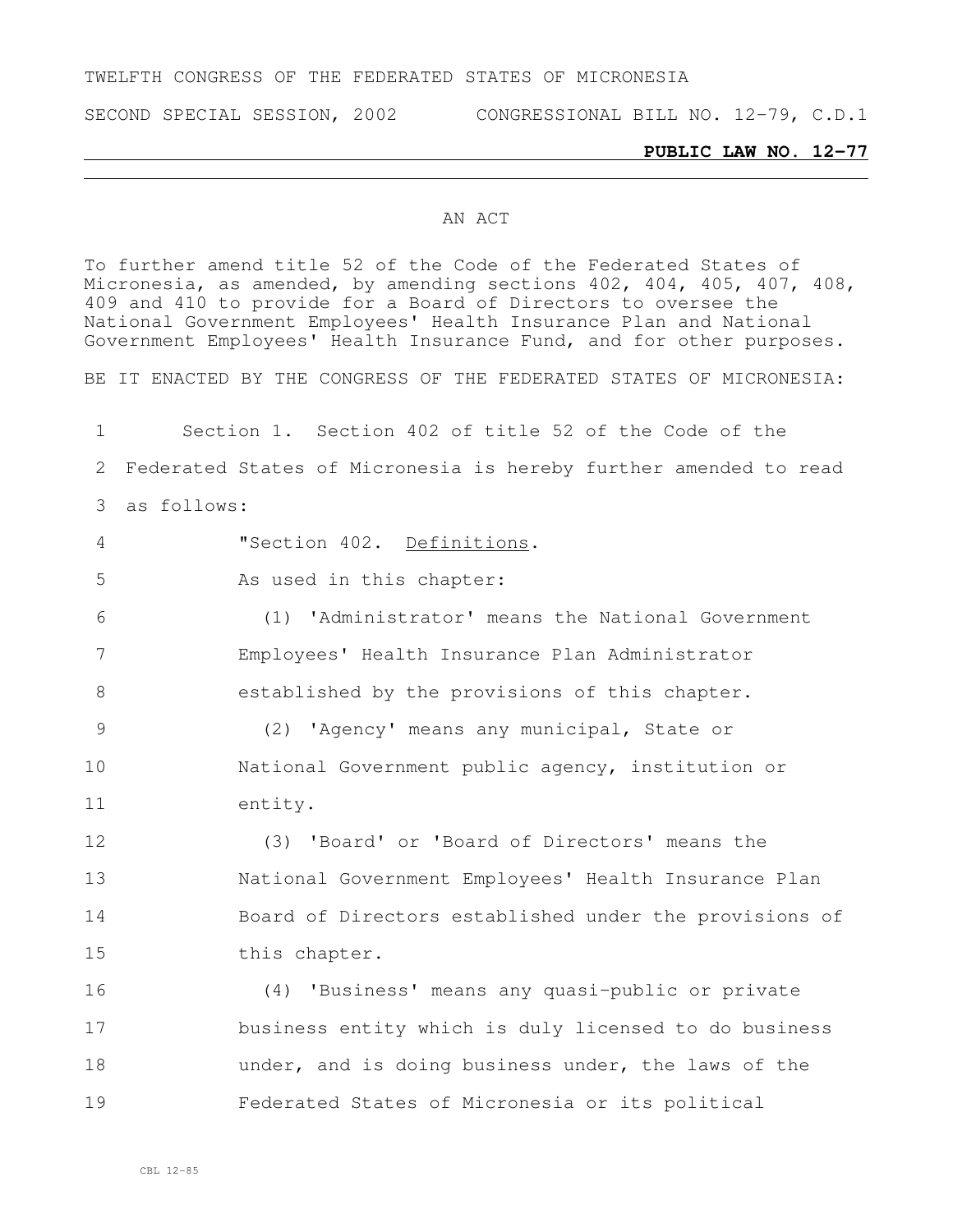| $\mathbf 1$  | subdivisions, which is also a participant in the Social |  |  |  |  |
|--------------|---------------------------------------------------------|--|--|--|--|
| $\mathbf{2}$ | Security system of the Federated States of Micronesia,  |  |  |  |  |
| 3            | and which has been qualified to participate in the plan |  |  |  |  |
| 4            | pursuant to the regulations promulgated by the Director |  |  |  |  |
| 5            | under section 409 of this chapter.                      |  |  |  |  |
| 6            | (5) 'Costs of administration' means the following       |  |  |  |  |
| 7            | costs of administering the plan:                        |  |  |  |  |
| 8            | (a) wages or salaries for personnel engaged in          |  |  |  |  |
| 9            | administering the plan;                                 |  |  |  |  |
| 10           | (b) necessary travel for personnel engaged in           |  |  |  |  |
| 11           | administering the plan;                                 |  |  |  |  |
| 12           | (c) costs and expenses for training of personnel        |  |  |  |  |
| 13           | engaged in administering the plan;                      |  |  |  |  |
| 14           | (d) the costs of processing claims;                     |  |  |  |  |
| 15           | (e) the costs of printing informational booklets,       |  |  |  |  |
| 16           | claim forms, and other necessary materials;             |  |  |  |  |
| 17           | (f) the costs of necessary supplies and                 |  |  |  |  |
| 18           | equipment;                                              |  |  |  |  |
| 19           | (q) the costs of communications necessary to the        |  |  |  |  |
| 20           | operation of the plan;                                  |  |  |  |  |
| 21           | (h) the costs of professional services necessary        |  |  |  |  |
| 22           | to the operation of the plan.                           |  |  |  |  |
| 23           | (6) 'Dependents' means:                                 |  |  |  |  |
| 24           | (a) the members of an employee's immediate              |  |  |  |  |
| 25           | family, including grandchildren, dependent parents, and |  |  |  |  |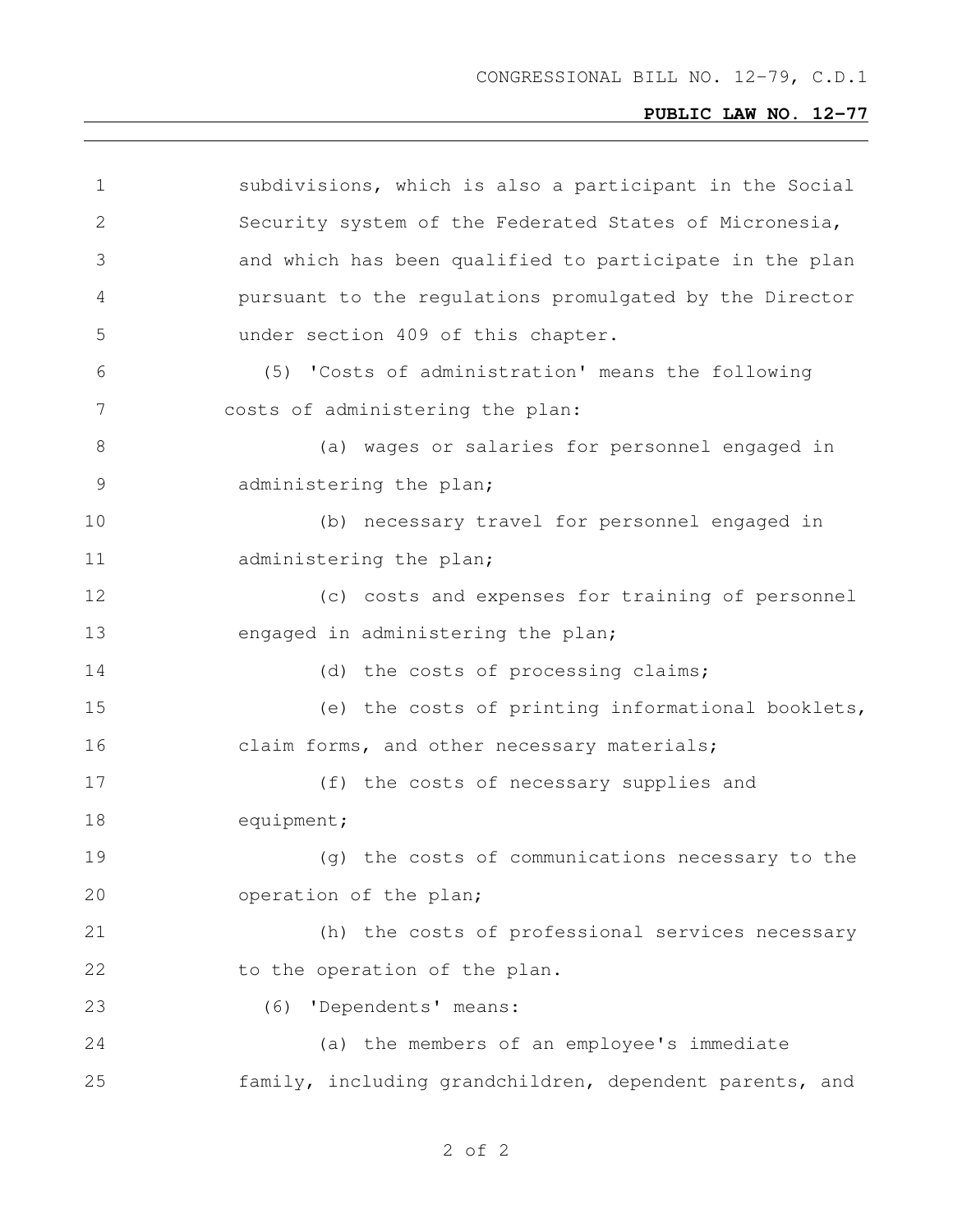| 1            | dependent parents-in-law.                                   |
|--------------|-------------------------------------------------------------|
| $\mathbf{2}$ | (7) 'Employee' means an employee of the National            |
| 3            | Government of the Federated States of Micronesia, an        |
| 4            | employee of a participating agency, or an employee of a     |
| 5            | participating business.                                     |
| 6            | (8) 'Full-time employee' means an employee who              |
| 7            | works at least thirty-two hours of the regular and          |
| $8\,$        | scheduled workweek.                                         |
| 9            | (9) 'Full-time student' means a student who                 |
| 10           | currently enrolled in classes totaling 12 or more           |
| 11           | semester units at an accredited post-secondary              |
| 12           | educational institution.                                    |
| 13           | (10) 'Participating agency' or 'participating               |
| 14           | agencies' means any public agency, public institution or    |
| 15           | other public entity, either municipal, State or             |
| 16           | National, participating in the plan pursuant to section     |
| 17           | 403 of this chapter.                                        |
| 18           | (11) 'Participating business' or 'participating             |
| 19           | businesses' means any business entity, whether quasi-       |
| 20           | public or privately owned, participating in the plan        |
| 21           | pursuant to section 403 of this chapter.                    |
| 22           | (12) 'Plan' means the National Government                   |
| 23           | Employees' Health Insurance Plan."                          |
| 24           | Section 2. Section 404 of title 52 of the Code of the       |
| 25           | Federated States of Micronesia is hereby amended to read as |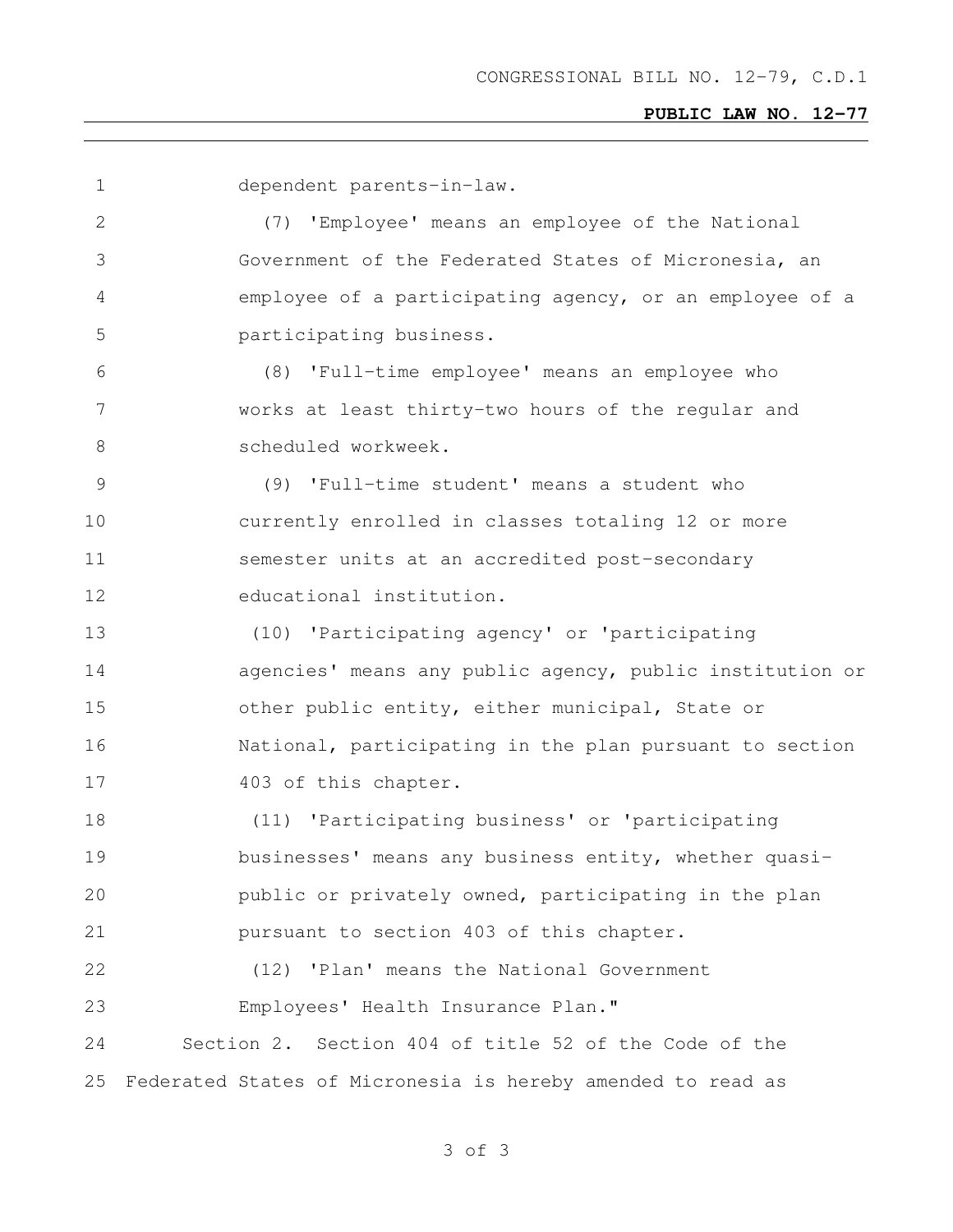| $\mathbf 1$    | follows: |                                                          |
|----------------|----------|----------------------------------------------------------|
| 2              |          | "Section 404. Establishment of Employees' Health         |
| 3              |          | Insurance Fund.                                          |
| 4              |          | There is established a National Government<br>(1)        |
| 5              |          | Employees' Health Insurance Fund, (hereinafter           |
| 6              |          | 'Employees' Health Insurance Fund') which shall be       |
| 7              |          | separate from the General Fund or other funds. All sums  |
| 8              |          | appropriated by Congress representing contributions of   |
| $\overline{9}$ |          | the National Government to the plan, all sums            |
| 10             |          | representing contributions of participating agencies to  |
| 11             |          | the plan, and all employee contributions to the plan,    |
| 12             |          | shall be deposited in the Employees' Health Insurance    |
| 13             |          | Fund. Any unexpended money in the Employees' Health      |
| 14             |          | Insurance Fund shall not revert to the General Fund or   |
| 15             |          | lapse at the end of the fiscal year, but shall remain in |
| 16             |          | the Employees' Health Insurance Fund.                    |
| 17             |          | (2)<br>The Board of Directors shall have the sole        |
| 18             |          | authority to administer the Employees' Health Insurance  |
| 19             |          | Fund in accordance with regulations promulgated under    |
| 20             |          | this act. The Board shall maintain this Employees'       |
| 21             |          | Health Insurance Fund in a separate custodial trust      |
| 22             |          | account and may, from time to time, invest such moneys   |
| 23             |          | that are in excess of the amount deemed necessary for    |
| 24             |          | the operation of the plan during the reasonable future.  |
| 25             |          | Such investments shall be low-risk and made in           |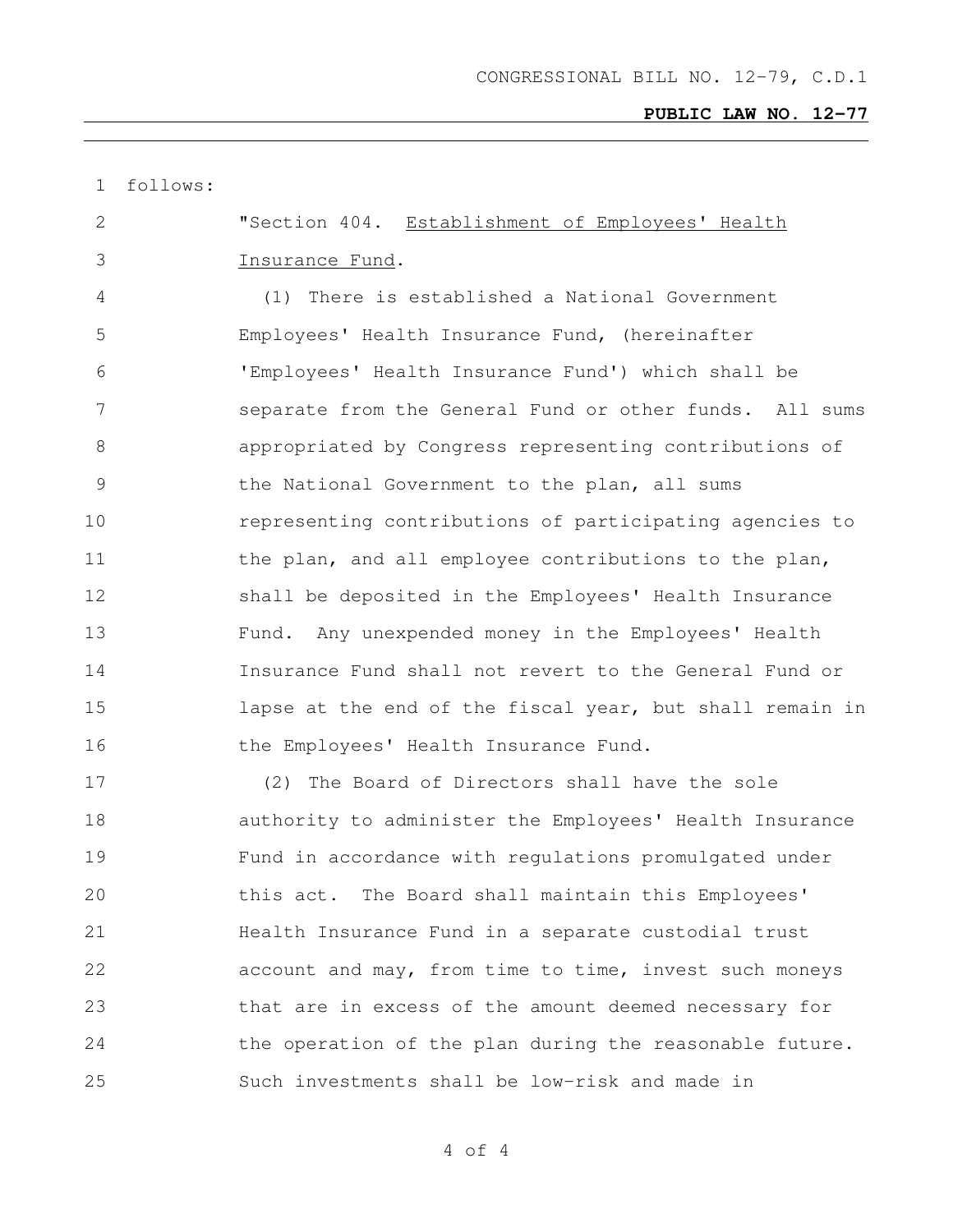| 1              | consultation with the Secretary of the Department of        |
|----------------|-------------------------------------------------------------|
| $\overline{2}$ | The investments shall at all times be made so<br>Finance.   |
| 3              | that all of the assets of the Employees' Health             |
| 4              | Insurance Fund shall be readily convertible into cash       |
| 5              | when needed for the purpose of this act. All income         |
| 6              | earned on these investments shall be deposited into the     |
| 7              | Employees' Health Insurance Fund."                          |
| 8              | Section 3. Section 405 of title 52 of the Code of the       |
| $\mathcal{G}$  | Federated States of Micronesia is hereby amended to read as |
| 10             | follows:                                                    |
| 11             | "Section 405. Premium contributions.                        |
| 12             | Employees participating in the plan shall contribute the    |
| 13             | percentage of the premium not paid by their employer for    |
| 14             | insurance under the plan. The National Government of        |
| 15             | the Federated States of Micronesia shall contribute at      |
| 16             | least fifty-two percent of the premium for eligible         |
| 17             | employees of the National Government participating in       |
| 18             | the plan. Any participating agency or participating         |
| 19             | business shall contribute at least fifty-two percent of     |
| 20             | the premium for their employees participating in the        |
| 21             | plan, or may at their request contract with the Board to    |
| 22             | contribute more than fifty-two percent."                    |
| 23             | Section 4. Section 407 of title 52 of the Code of the       |
| 24             | Federated States of Micronesia is hereby amended to read as |
| 25             | follows:                                                    |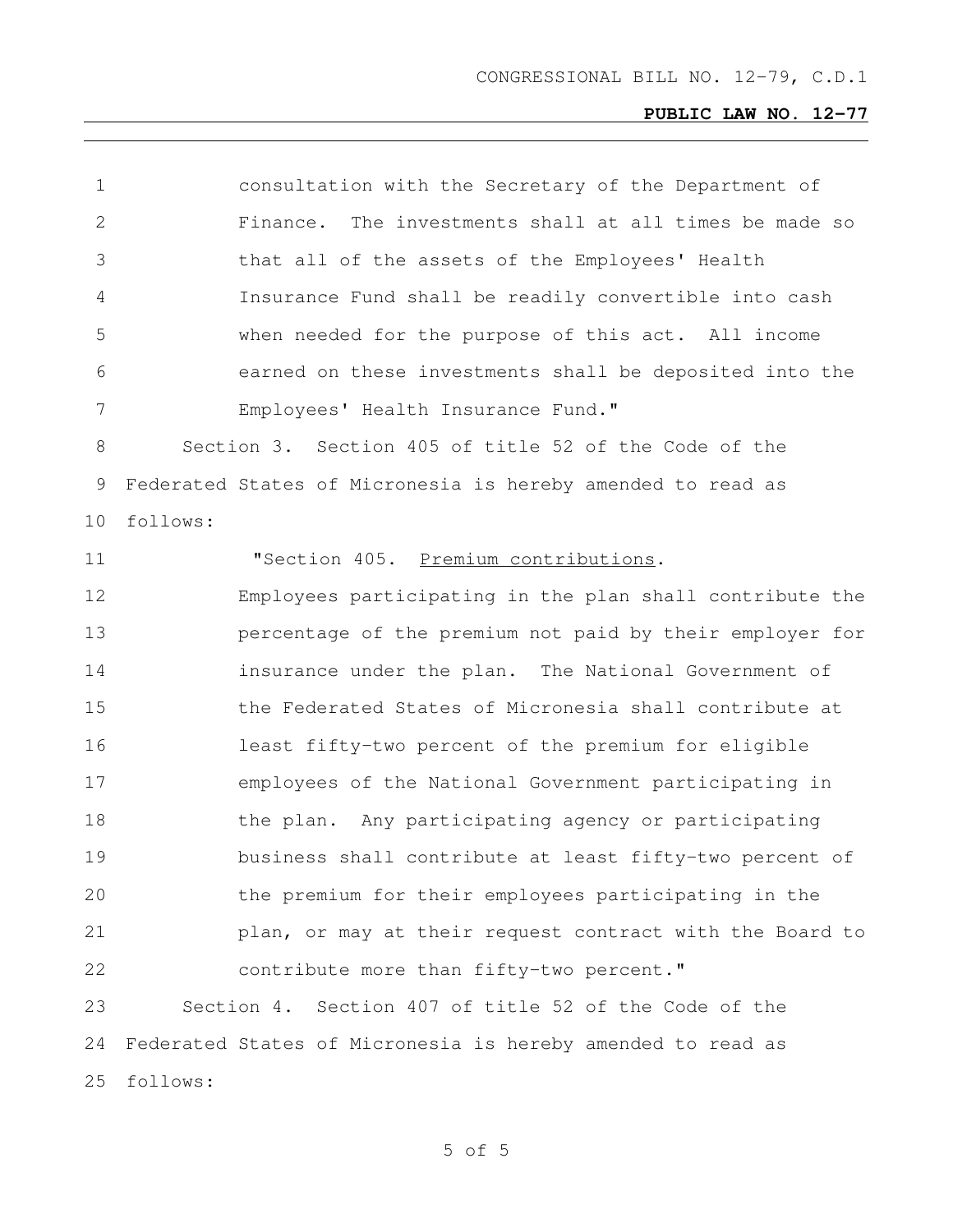"Section 407. Health Insurance Plan Board of Directors and Administrator. (1) Creation. There is hereby established a National Government Employees' Health Insurance Plan Board of Directors to oversee the Plan and the assets of the Employees' Health Insurance Fund. There is also hereby established a new full-time position of National Government Employees' Health Insurance Plan Administrator. The Administrator shall be appointed by 10 the Board. (2) Composition. The National Government Employees' Health Insurance Plan Board of Directors shall consist of not less than seven (7) members, including one **representative from each State of the Federated States**  of Micronesia, who shall be recommended by the Governor 16 of the relevant State; one representative from the National Government of the Federated States of Micronesia; one representative from the private 19 healthcare sector; and the Administrator. Each appointed member of the Board shall be appointed by the 21 President with the advice and consent of the Congress. The Administrator shall serve as ex officio member of the Board. All members of the Board shall be voting members of the Board.

(3) Terms. Each appointed member of the Board shall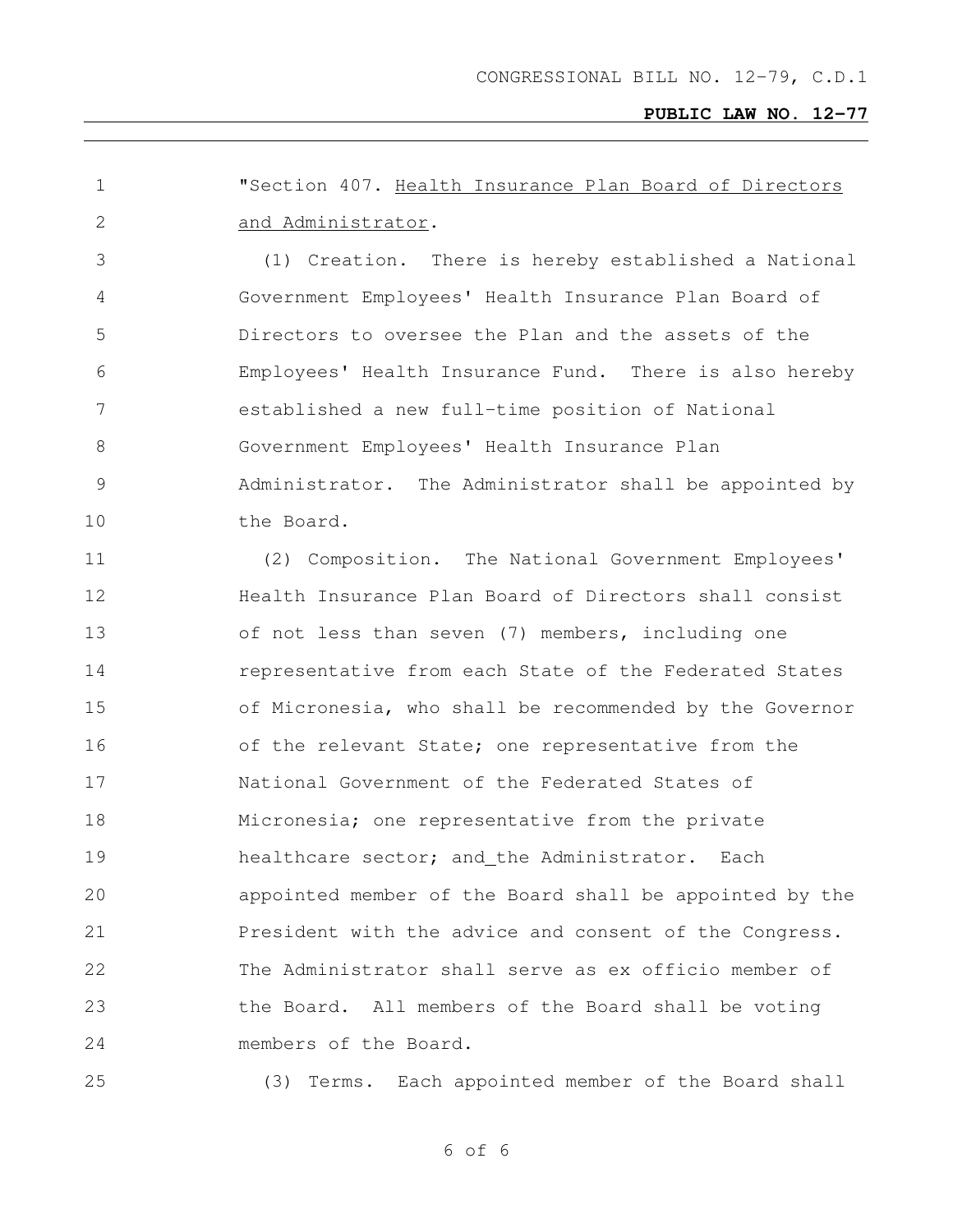serve for a period of three (3) years, except that initial appointments to the Board shall be made as follows: two members for a period of one year; two members for a period of two years; and two members for a period of three years. Successors to the first appointees hereunder shall be appointed for terms of 7 three years each. Vacancies other than by expiration of 8 term shall be filled by the President by appointment, in the same manner as the original appointment was made, for the unexpired term. Appointed members shall not hold-over at the expiration of their terms, but may be **12 re-appointed to consecutive terms in the manner set** forth in this section.

 (4) Organization. The Board shall provide for its own organization and procedure, except that the Board shall, **at a minimum, designate a Chairman and a Secretary.** The Secretary shall keep all records of, and actions taken 18 by, the Board. These records shall be open to the public for public inspection. The Secretary of Justice of the Federated States of Micronesia shall act as legal 21 advisor to the Board.

 (5) Meetings. The Board shall meet at least once every 6 months. Meetings may be held at any time or place within the FSM to be determined by the Board upon 25 the call of the Chairman or upon written request of any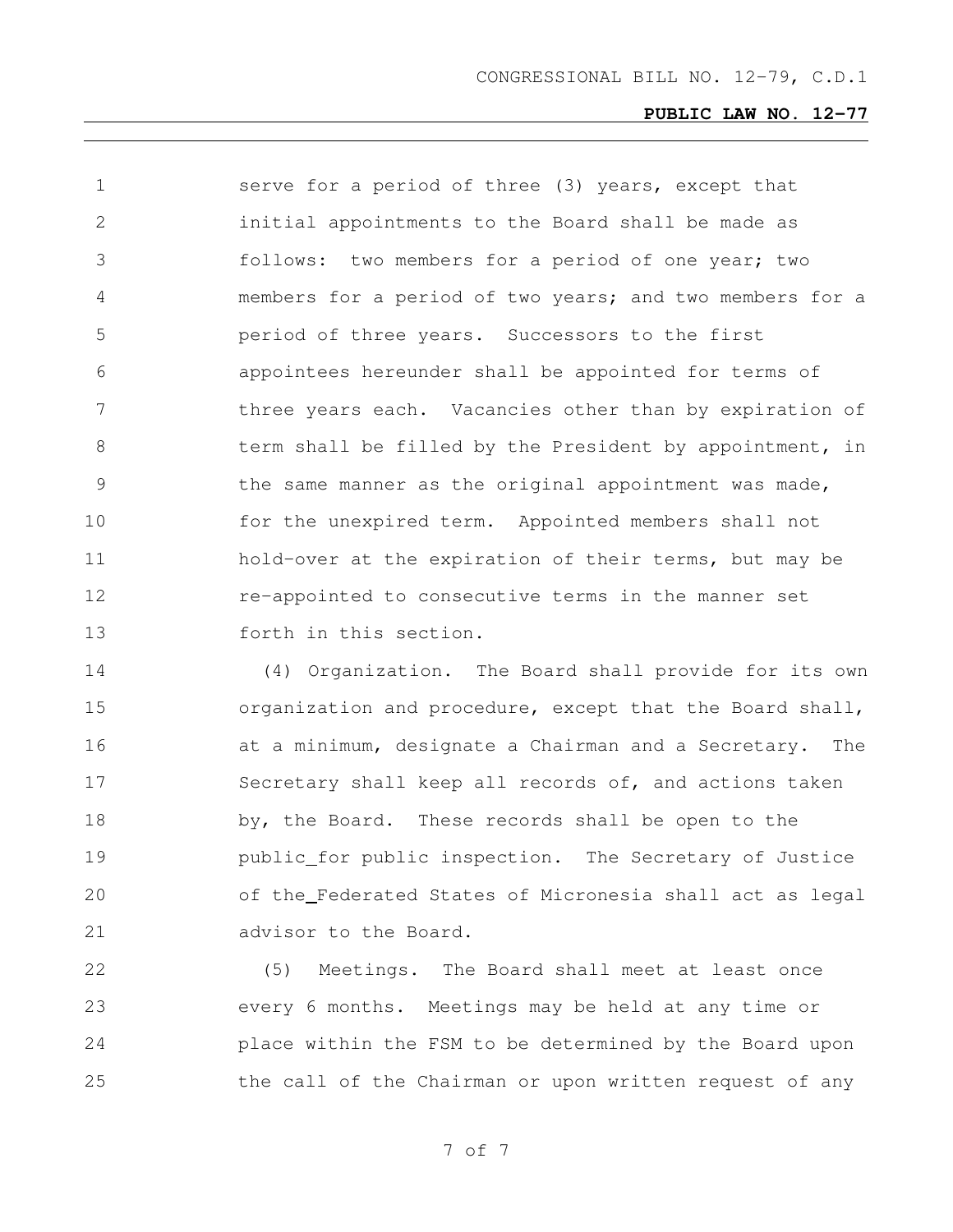four (4) members. All meetings shall be open to the public and public notice of the time and place of such meetings shall be posted in public places and shall be announced on radio and television throughout the FSM and in newspapers of general circulation in the FSM. Four (4) members of the Board shall constitute a quorum for 7 the transaction of business.

 (6) Compensation. Members of the Board shall serve without compensation as such, but shall be entitled to receive travel costs and per diem at standard National Government rates when actually attending Board meetings or engaged in the performance of duties authorized by the Board. Any employee of the National Government 14 shall be granted leave with pay when actually attending Board meetings or engaged in the performance of duties 16 authorized by the Board.

(7) General powers and duties.

 (a) It shall be the responsibility of the Board to promote the soundness, stability, growth and development of the National Government Employees' Health Insurance Plan and the National Government Employees' **Health Insurance Fund.** To that end, the Board shall have overall responsibility for administration of the Plan, PROVIDED, however, that day-to-day operations of 25 the Plan shall be the responsibility of Administrator.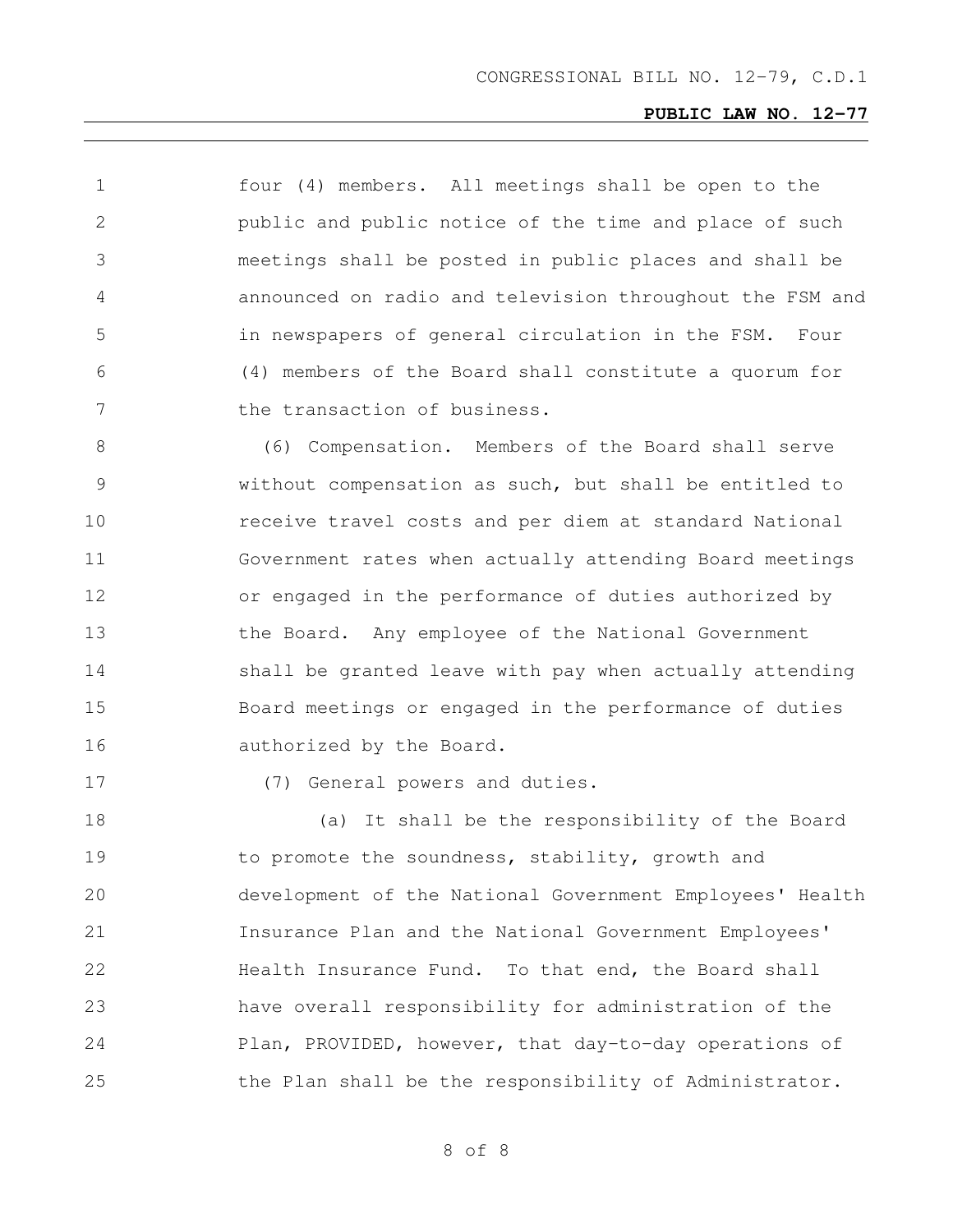| 1             | The Board shall have such other powers and duties as may |
|---------------|----------------------------------------------------------|
| $\mathbf{2}$  | be necessary to carry out the purposes of this chapter.  |
| 3             | (b) Responsibility for the proper day-to-day             |
| 4             | operation of the Plan shall be vested in Administrator   |
| 5             | who shall have power to delegate duties and              |
| 6             | responsibilities to such employees of the Plan as the    |
| 7             | Administrator deems feasible and desirable to carry out  |
| $8\,$         | the provisions of this chapter.                          |
| $\mathcal{G}$ | (c) The Board shall periodically consult with,           |
| 10            | and seek the advice of, interested members of the public |
| 11            | in each respective State of the Federated States of      |
| 12            | Micronesia regarding the operation of the Plan and shall |
| 13            | endeavor to ensure that such consultations are done with |
| 14            | persons broadly representative of actual and potential   |
| 15            | participants in the Plan, including representatives of   |
| 16            | the medical profession and participating businesses.     |
| 17            | Time for Implementation.<br>(8)                          |
| 18            | All nominations for all positions on the<br>(a)          |
| 19            | Board shall be transmitted to Congress within ninety     |
| 20            | (90) days of the date this act becomes law.              |
| 21            | (b) The Board shall appoint an Administrator             |
| 22            | within 90 days of the date all Board members have been   |
| 23            | appointed by Congress. If no Administrator is appointed  |
| 24            | within this time, the Board shall submit to Congress a   |
| 25            | detailed account of the steps it is taking to appoint an |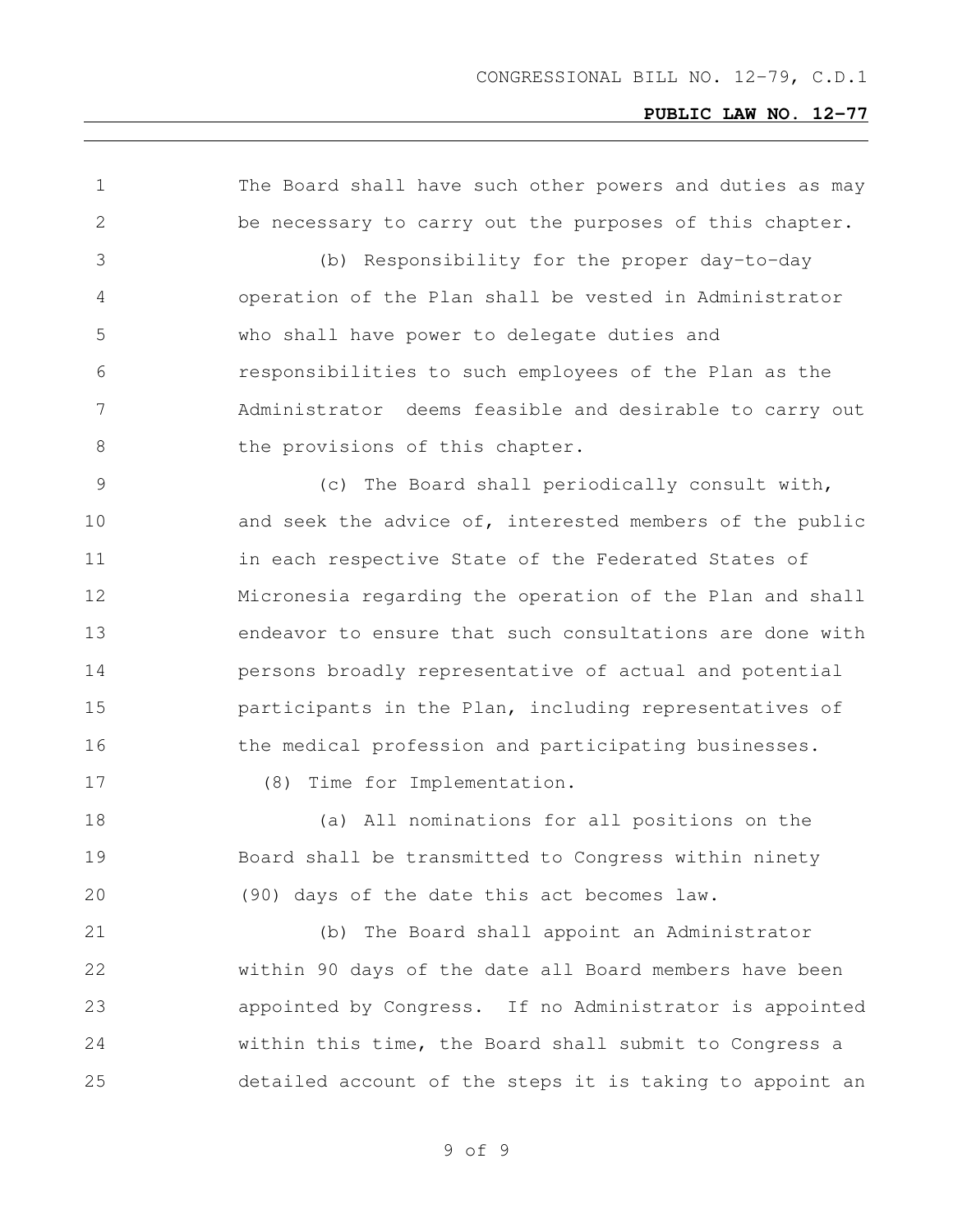| 1               |          | Administrator and the reasons why it has not done so.       |
|-----------------|----------|-------------------------------------------------------------|
| $\mathbf{2}$    |          | (c) Immediately upon the appointment of the                 |
| 3               |          | Administrator, all employees of the Plan who hold a job     |
| 4               |          | title containing the word 'Chief' shall be given a new      |
| 5               |          | job title and the word 'Chief' shall be deleted from the    |
| 6               |          | job title.                                                  |
| $7\phantom{.0}$ |          | Section 5. Section 408 of title 52 of the Code of the       |
| 8               |          | Federated States of Micronesia is hereby amended to read as |
| 9               | follows: |                                                             |
| 10              |          | "Section 408. Reporting.                                    |
| 11              |          | Prior to the commencement of each regular May session of    |
| 12              |          | Congress, the Board, through the Administrator, shall       |
| 13              |          | prepare and submit to the President of the Federated        |
| 14              |          | States of Micronesia and to the Speaker of the Congress     |
| 15              |          | an annual report on the status of the plan. This report     |
| 16              |          | shall include a statement of the amount of money on         |
| 17              |          | deposit in the Employees' Health Insurance Fund as of       |
| 18              |          | the date of the annual report, the amount of premiums       |
| 19              |          | collected and interest earned during the preceding          |
| 20              |          | fiscal year, the amount of money disbursed for claims       |
| 21              |          | during the preceding fiscal year, the number of claims      |
| 22              |          | paid during the preceding fiscal year, the costs of         |
| 23              |          | administration, and such other information as the Board     |
| 24              |          | may deem appropriate."                                      |
| 25              |          | Section 6.<br>Section 409 of title 52 of the Code of the    |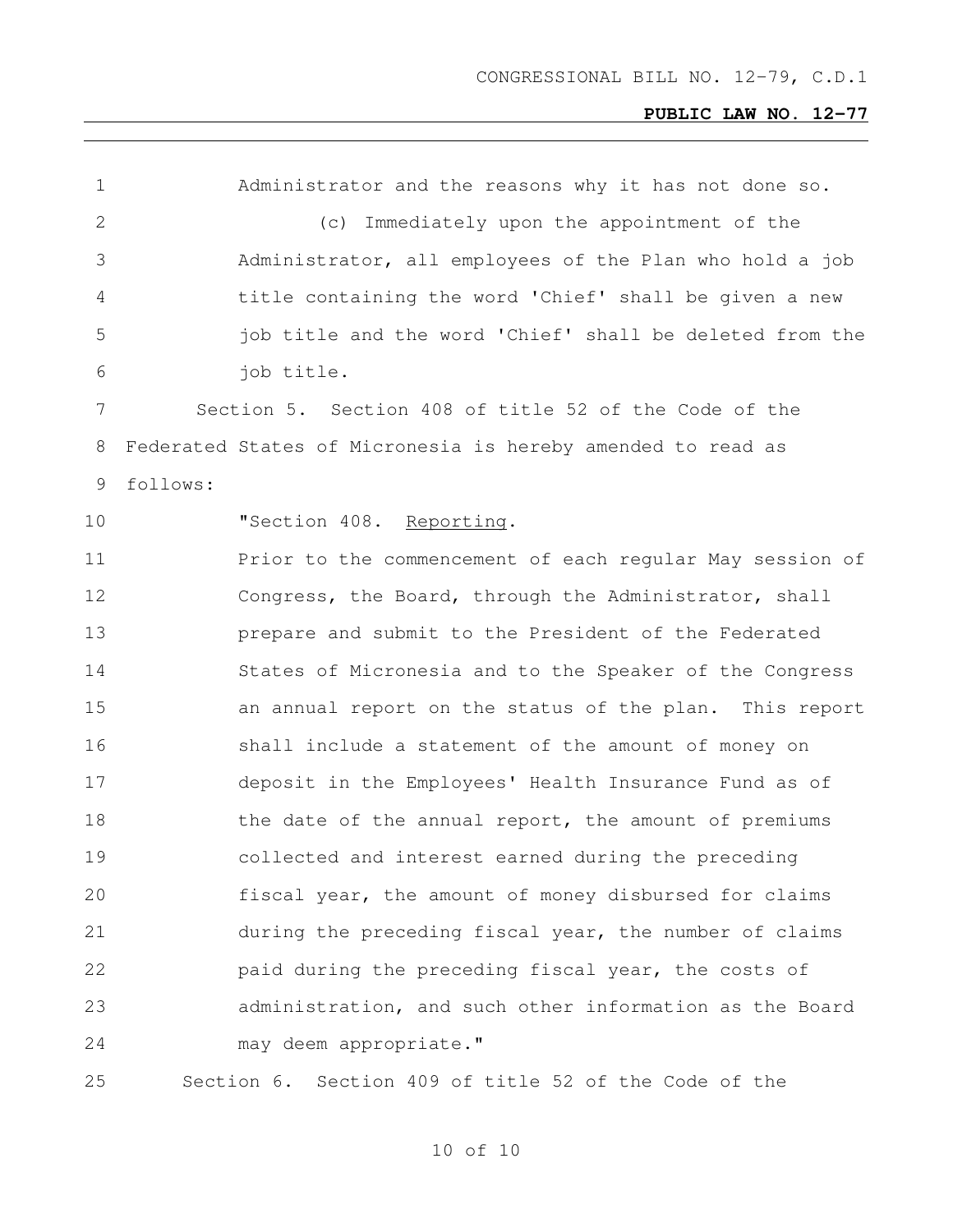Federated States of Micronesia is hereby amended to read as follows: "Section 409. Promulgation of regulations. (1) The Board, with the approval of the President, shall promulgate regulations, pursuant to chapter 1 of title 17 of this code, governing the amount of the premium for insurance under the plan, the procedure for making claims under the plan, the amount and type of benefits under the plan, the policy limits under the plan, and such other matters as may be consistent with 11 the contents and purpose of this chapter, including the implementation of those provisions of this chapter pertaining to participating agencies and participating businesses. (a) The Board shall promulgate no regulation allowing a claim for benefits under the plan to be denied on the grounds that the medical condition giving rise to the claim existed before the person making the claim began participating in the plan. Any such existing regulation is hereby retroactively repealed for a period of six months from the date this act becomes law. (2) The plan may:

 (a) provide, arrange for, pay for, or reimburse the costs of medical, dental and vision treatment and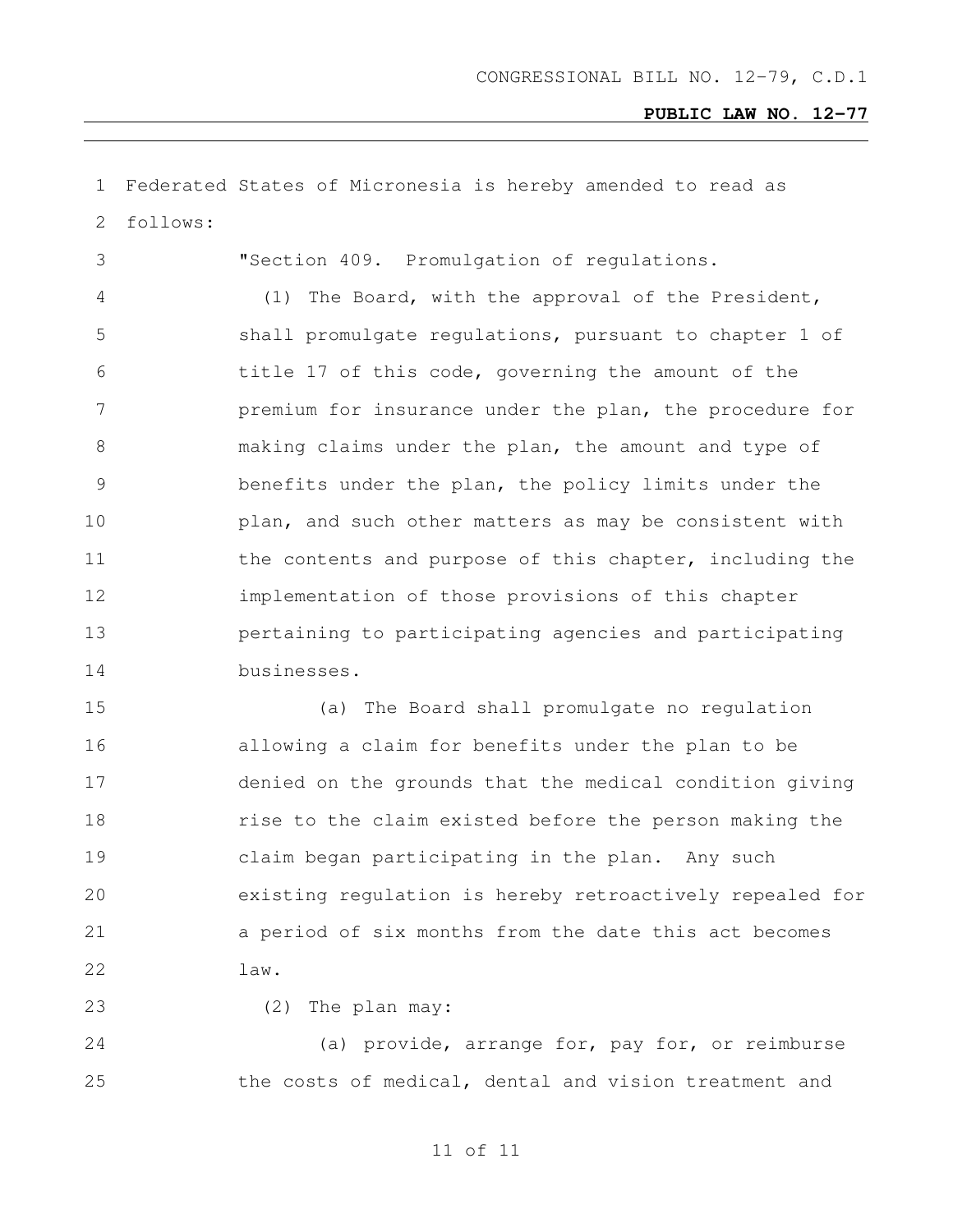| 1             | care, hospitalization, surgery, prescription drugs,         |  |  |  |  |  |
|---------------|-------------------------------------------------------------|--|--|--|--|--|
| $\mathbf{2}$  | medicine, prosthetic appliances, out-patient care, and      |  |  |  |  |  |
| 3             | other medical care benefits, in cash or the equivalent      |  |  |  |  |  |
| 4             | in medicines and supplies;                                  |  |  |  |  |  |
| 5             | (b) provide life insurance benefits;                        |  |  |  |  |  |
| 6             | (c) contract with private sector insurance                  |  |  |  |  |  |
| 7             | companies to provide benefits; and                          |  |  |  |  |  |
| 8             | (d) contract for other services as needed."                 |  |  |  |  |  |
| $\mathcal{G}$ | Section 7. Section 410 of title 52 of the Code of the       |  |  |  |  |  |
| 10            | Federated States of Micronesia is hereby amended to read as |  |  |  |  |  |
| 11            | follows:                                                    |  |  |  |  |  |
| 12            | "Section 410. Off-island medical referral.                  |  |  |  |  |  |
| 13            | (1) No payment shall issue for any off-island medical       |  |  |  |  |  |
| 14            | referral unless:                                            |  |  |  |  |  |
| 15            | The procedure is one which must or may be<br>(a)            |  |  |  |  |  |
| 16            | performed off-island under the standard medical referral    |  |  |  |  |  |
| 17            | criteria, or cannot be effectively performed at the         |  |  |  |  |  |
| 18            | referring hospital, and the referral conforms to all        |  |  |  |  |  |
| 19            | referral procedures set forth in the regulations; or        |  |  |  |  |  |
| 20            | (b) The Administrator that a medical emergency              |  |  |  |  |  |
| 21            | existed, the necessary surgery or treatment could not       |  |  |  |  |  |
| 22            | have been performed effectively at the referring            |  |  |  |  |  |
| 23            | hospital, and the delay necessary to follow proper          |  |  |  |  |  |
| 24            | procedures would have resulted in death or permanent        |  |  |  |  |  |
| 25            | serious damage to the health of the patient; or             |  |  |  |  |  |
|               |                                                             |  |  |  |  |  |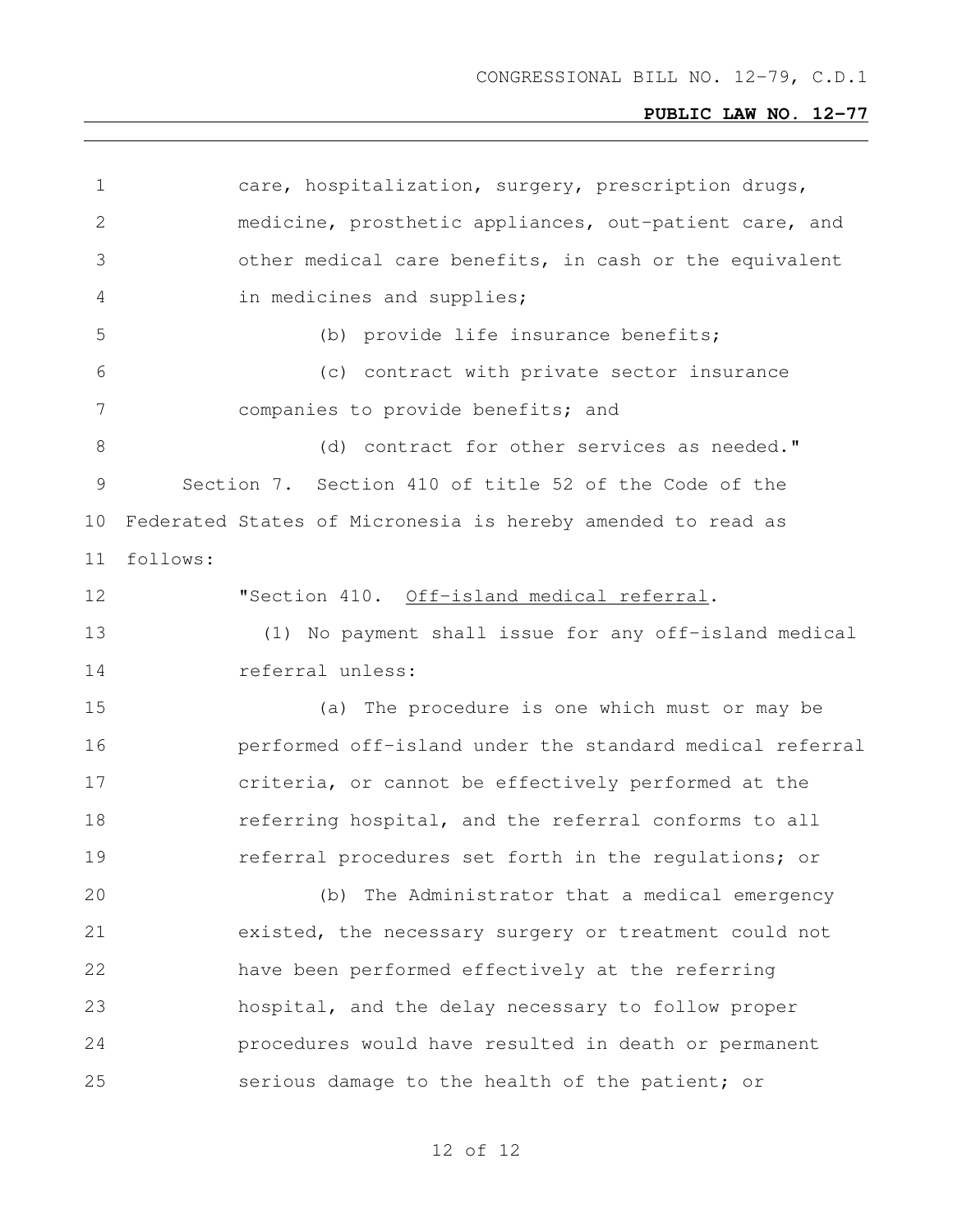| $\mathbf 1$     | (c) The patient is outside of the Federated                 |
|-----------------|-------------------------------------------------------------|
| $\mathbf{2}$    | States of Micronesia when a medical emergency arises, or    |
| 3               | is covered by a supplemental or non-resident plan, as       |
| 4               | set forth in the regulations."                              |
| 5               |                                                             |
| $\sqrt{6}$      |                                                             |
| $7\phantom{.0}$ |                                                             |
| $\,8\,$         |                                                             |
| $\mathcal{G}$   |                                                             |
| 10              |                                                             |
| 11              | Section 8. This act shall become law upon approval by the   |
| 12 <sup>°</sup> | President of the Federated States of Micronesia or upon its |
| 13              | becoming law without such approval.                         |
| 14              |                                                             |
| 15              |                                                             |
| 16              |                                                             |
| 17              | February 19 (2003)                                          |
| 18              |                                                             |
| 19              |                                                             |
| 20              |                                                             |
| 21              |                                                             |
| 22              | /s/ Leo A. Falcam                                           |
| 23              | Leo A. Falcam<br>President                                  |
| 24              | Federated States of Micronesia                              |
| 25              |                                                             |